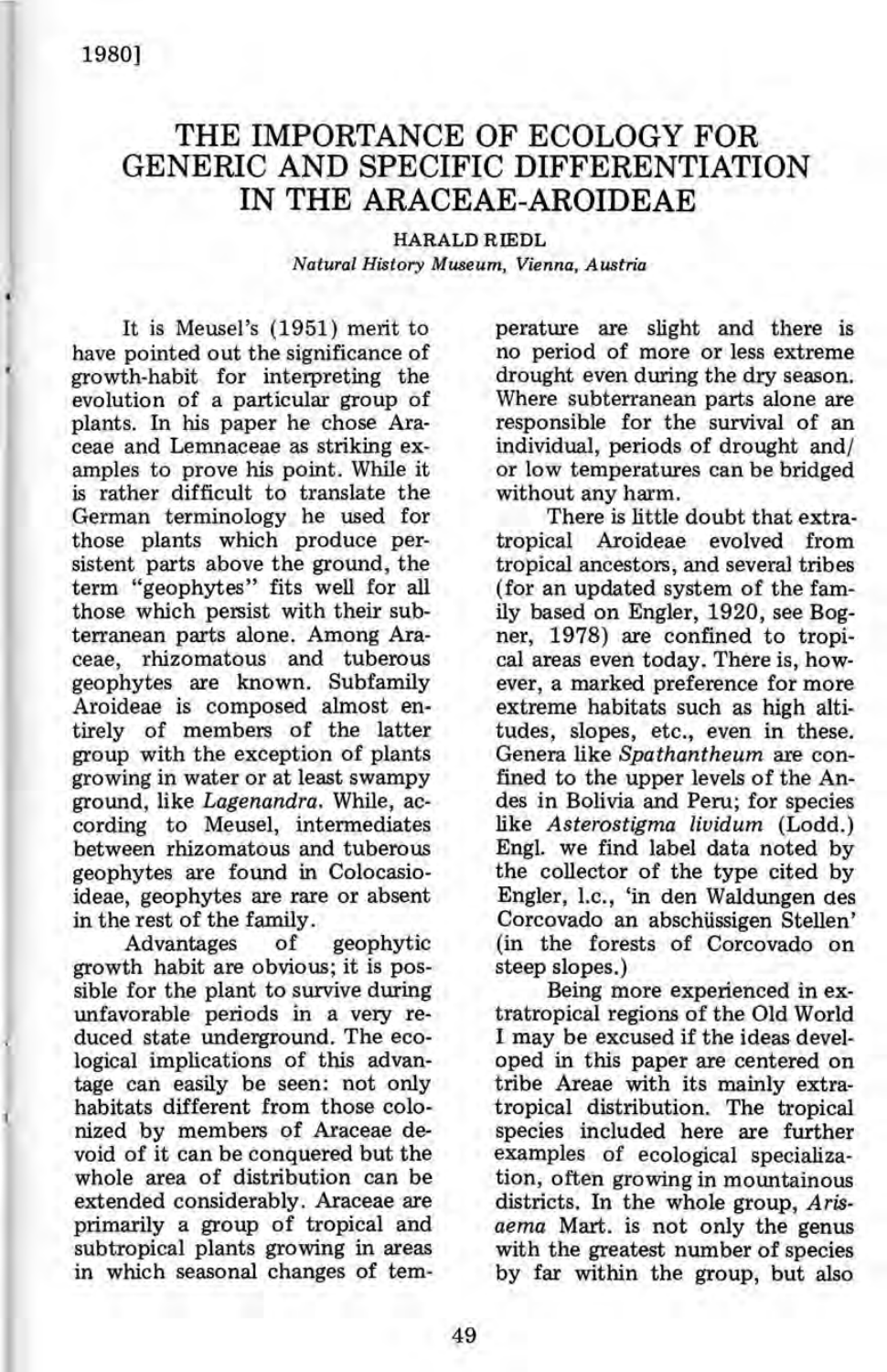with the widest ecological and geographical range of distribution. Two or three chracters can be mentioned as comparatively primitive: the number of ovules in one ovary is greater than one as a rule, the filiform, sterile male flowers are developed upwards to the apex of the spadix in some species (the osmophores on the club of *Arum,* for instance, can be derived morphologically from the bases of extremely reduced staminodial flowers), and some of the species are dioecious. Series *Fimbriata* Engl. with numerous staminodial flowers up to the top of the spadix has a southeastern Asiatic distribution in Malaysia and Indonesia in the zone of the monsoon forests.

Prime (1960) raised the question of whether genera with a very limited distribution within the Areae are primitive relics or rather very young, advanced groups which could not spread more widely during the comparatively short time of their existence. In the case of *Helicodiceros* Schott, the first alternative seems to be more likely for the same reasons we mentioned in *Arisaema.* The whole distal part of the spadix is covered with subulate staminodial flowers. There are up to six ovules in each ovary, and female flowers are numerous. The only species grows on coastal rocks on a few Mediterranean islands such as Corsica, Sardinia and some of the Baleares.

*Ambrosinia* L., another monotypical genus, on the other hand has two centers of distribution which are separated by the whole width of the Mediterranean Sea and each of which is comparatively small: Corsica, Sardinia, Calabria and Sicily in Europe, Algeria and Tunisia in North Africa. In Africa, it is confined to a short distance from the coast and the northern declivities of the adjacent hills. The number of female flowers is reduced to one here, the ovary is multiovulate. The sterile apex of the spadix is reduced. Reduction of the whole plant seems to have gone rather a long way towards Lemnaceae already, though it is certainly not among the ancestors of this family: small size, reduced number of leaves, which are broadly elliptical resembling the first leaves after the cotyledon of other Araceae, the fairly small number of male flowers, which are arranged in two series on one side of the spadix all indicate a long phylogenetic history. It is growing in rocky or sandy places, in grassy vegetation, degraded forests, hedges and especially macchia-like scrub. This is a typical habitat of several Mediterranean Araceae, members of the genus *Arum* like *A. pictum* L.f. with a very similar geographical distribu- ' tion, *Helicodiceros muscivorus,* or the widespread *Arum italicum* Mill., *Dracunculus vulgaris* Schott, *Arisarum vulgare* Targ.-Tozz. or *Biarum tenuifulium* (L.) Schott.

If we try to discover a general pattern of ecological distribution in Aroideae, we find two principal trends starting from intermediary mesophilic plants, one leading from mesic to semiaquatic and aquatic habitats, another to dry habitats which cannot be colonized by any other group of Araceae. In the first group, *Cryptocoryne* and *Lagenandra* are the extremes which no longer have tuberous, but slender, elongated rhizomes with secondary fibrous roots at the nodes. Their distribution in the zone of monsoon rainfall in southeastern Asia indicates that they can be derived directly from tropical ancestors but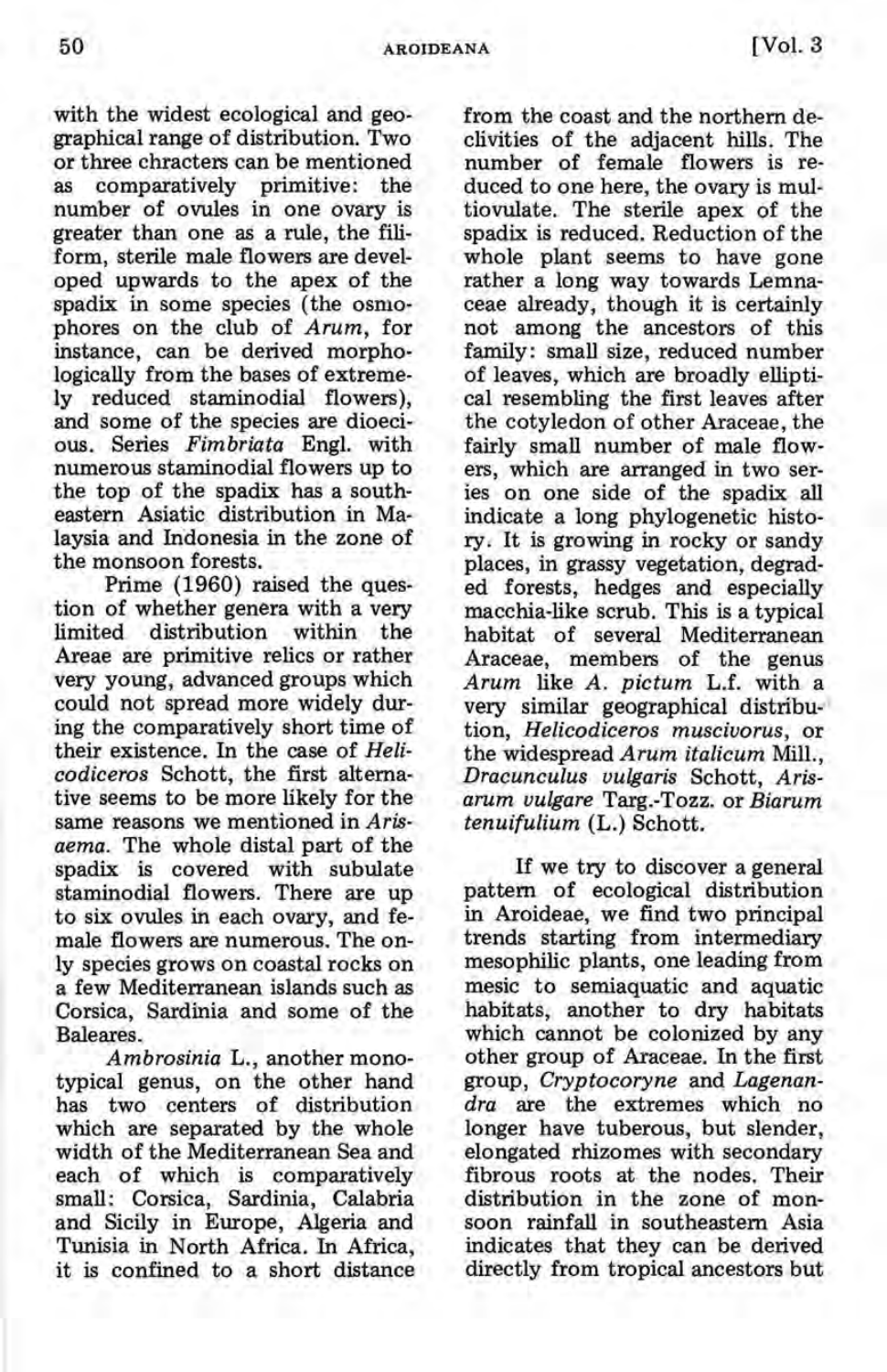they show a number of unusual morphological specializations. Other Aroids don't go as far as that but prefer moist ground along river banks or in narrow ravines. The driest localities colonized by Araceae are rocky or gravelly places in the Mediterranean region with open vegetation and a resting period during summer. To illustrate my point I shall give a short account on ecological as a parallel to taxonomical differentation within the genus *Arum.* 

*Arum creticum* Boiss. et Heldr. and *A. pictum* L. f., mentioned already before, stand apart morphologically from all the other species of the genus, but fit well into the pattern of ecology displayed by other Aroids growing in rocky places in the Mediterranean region. They both have a very limited distribution, the first one being confined to Crete and Karpathos, and may well be regarded as ancient relics. The most widespread species, on the other hand, *A. italicum,*  grows in similar places, but has a much wider ecological range including moist places. It is a matter of personal opinion whether it should be split into a number of closely related species with a higher degree of ecological specialization, or whether Engler's example should be followed. *Arum italicum* var. *intermedium* Mutel was collected along rivulets on Corsica by Briquet, var. *concinnatum* (Schott) Engl. subvar. *wettsteinii* (Hruby) Engl. and subvar. *marmoratum* (Schott) Engl. in moist places on Crete by Reverchon. According to Engler, the typical variety is especially common on moist, loamy soil. Certainly, it is not a species of shady forests but prefers open country, hedges and shrubby vegetation. It seems to avoid ecological extremes, but resist occasional drought for a short time at least. In Bulgaria, Velenovsky found it most often near *Paliurus spina-christi,* a shrub of hot, dry, stony places that gives very little shadow itself. *Arum nigrum*  is similar ecologically, growing on stony and bushy slopes in Yugoslavia not too far from the coast, so that it always receives a certain amount of damp air. Other species of the Mediterranean region with similar ecological demands are *A. dioscoridis* Sibth. et Sm., *A. conophalloides* Kotschy ex Schott and *A. hygrophilum* Boiss. According to label-data cited by Engler, they grow near rivulets, springs or waterfalls, *A. hygrophilum* also near mountain tops where water from melting snow is always available. Either humid soil or damp air, commoniy both, are essential even for these species, which are growing in normally dry areas.

*Arum* is one of the few genera within the family that reaches the temperate region of Europe, with *A. maculatum* L., while *A. orientale*  M.B. subsp. *alpinum* (Schott et Ky.) H. Riedl is found in eastern and east-Central Europe and *A. italicum*  in Western Atlantic Europe. There seem to be no great differences in ecology between *A. maculatum* and *A. italicum* in England, where the latter species has its northern limit. It is interesting to note that it changes its ecological preferences considerably outside the Mediterranean region. Prime, l.c., writes "The rare lords-and-Iadies grows in rather similar situations to the common plant, and in some localities the two grow together. It is a plant of light shade, liking a little shelter and requiring a moist, well-drained, fairly calcareous soil." The time of flowering is delayed in the North; it starts in June, when *A. maculatum*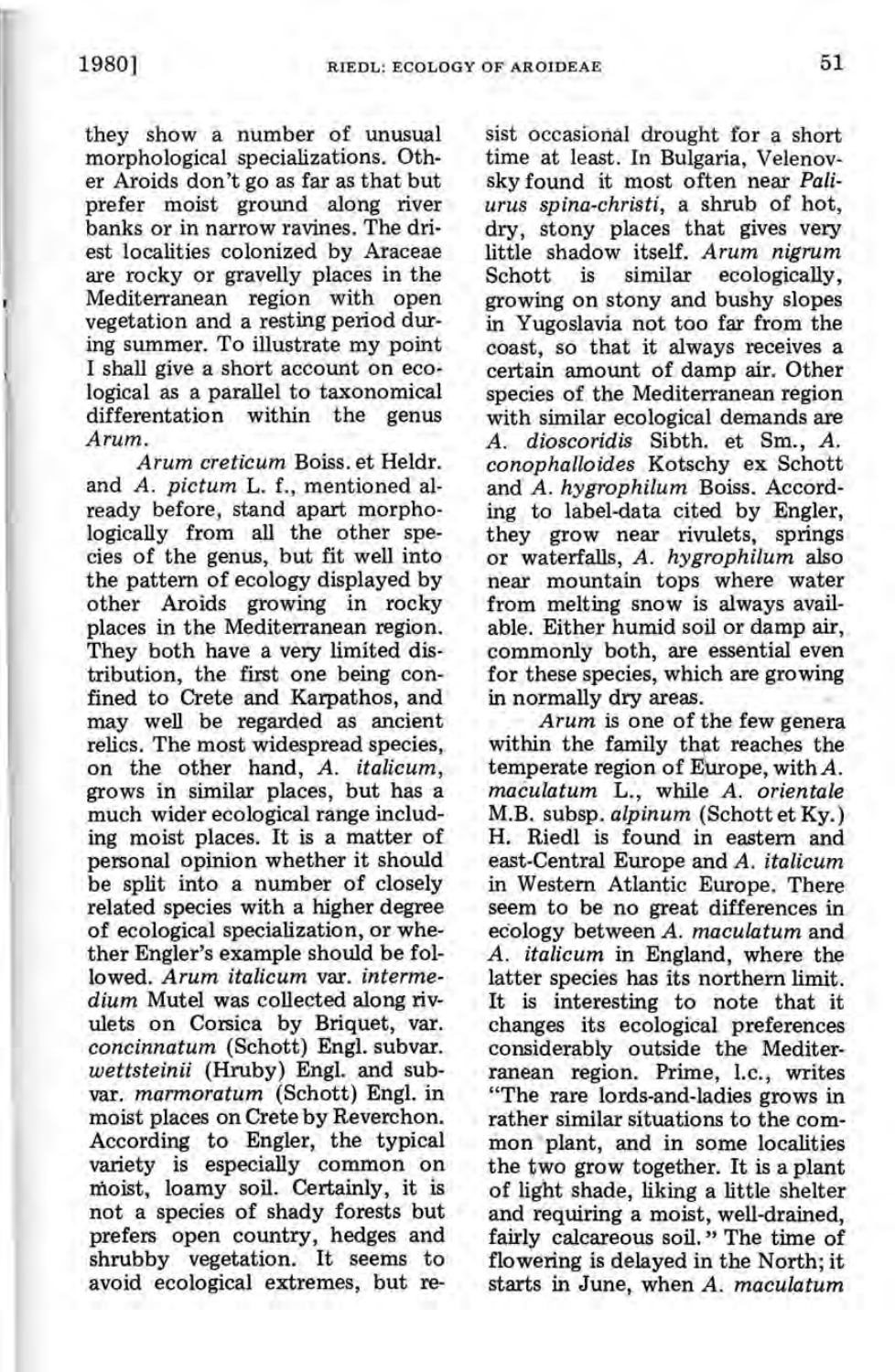has finished already. The same author characterizes the habitat requirements *ofA. maculatum* briefly- ... a common British plant which adorns our hedgerows and woods in spring and autumn. "According to Oberdorfer (cited by Riedl, 1979) *A. maculatum* grows in various types of deciduous forests in Central Europe, prefering fairly moist localities. Where it meets A. orien*tale* subsp. *alpinum* its ecological range becomes more restricted. South of Vienna, where *A. orientale* is near its western limit, *A. maculatum* is confined to woods known as Alno-Padion to plant sociologists, while *A. orientale* subsp. *alpinum* is found in beech-forests, but also in the drier Querceto-Carpinetum, an association of limited distribution filling the gap between the more Atlantic beech-forests and the eastern forest steppes with several species of oaks. Beech-forests are among the favorite habitats of *A. maculatum* in more humid areas. *A. orientale* subsp. *alpinum* has been described from Romania by Schott and Kotschy, and it does not seem to go farther east. A. *orientale* M.B. subsp. *orientale* replaces it to the east, growing in mountain forests and more open, rocky ground of Turkey, the Caucasus and the southern Ukraine. Engler united *A. elongatum* Stev. with *A*. *orientale*, though it is a quite distinct species that is most common in Turkey and northern Iran. Ecologically, the two species do not seem to be very different from each other, but the available data are not sufficient for my own judgment in this question.

Certainly, resistance against drought is never very great in Araceae. They always retain a certain amount of dependence on airhumidity, either growing along creeks or in coastal areas even in countries as dry as Libya, where the only endemic species of *Arum* in Africa, *A. cyrenaicum* Hruby, is found in a few places. There are two more genera of rather dry areas in Aroideae, *Biarum* Blume and *Eminium* Schott. Their representatives also seem to prefer comparatively humid localities. On the other hand, there are also examples of Aroids growing in monsoon-influenced countries, that show a tendency towards a moderate drought tolerance such as *Theriophonum zeylanicum* N.E. Brown, which grows in grassy places in the drier parts of Ceylon according to Engler.

How can we try to interpret all these facts in terms of evolutionary steps leading to the differentiation of genera and species as we find them today? As we have seen, the presence of tuberous rhizomes enabled Aroids from tropical areas to migrate northwards beyond the zone of monsoon rainfall. Especially species growing in higher altitudes in the tropics could find similar conditions under a more temperate climate. Obviously, more different combinations of characters like leaf-shape and -division, number of ovules in each ovary and position of the placenta within the ovaries were present in the past, before the genera known today started to differentiate. There were two passages from the African continent available, one in the East and one in the West, when the old Tethys sea began to withdraw more and more. The Indian subcontinent, part of the ancient Gondwana landmass together with Africa, served as a vehicle itself, when it moved across the sea to join Asia leading eventually to the rise of the Hima-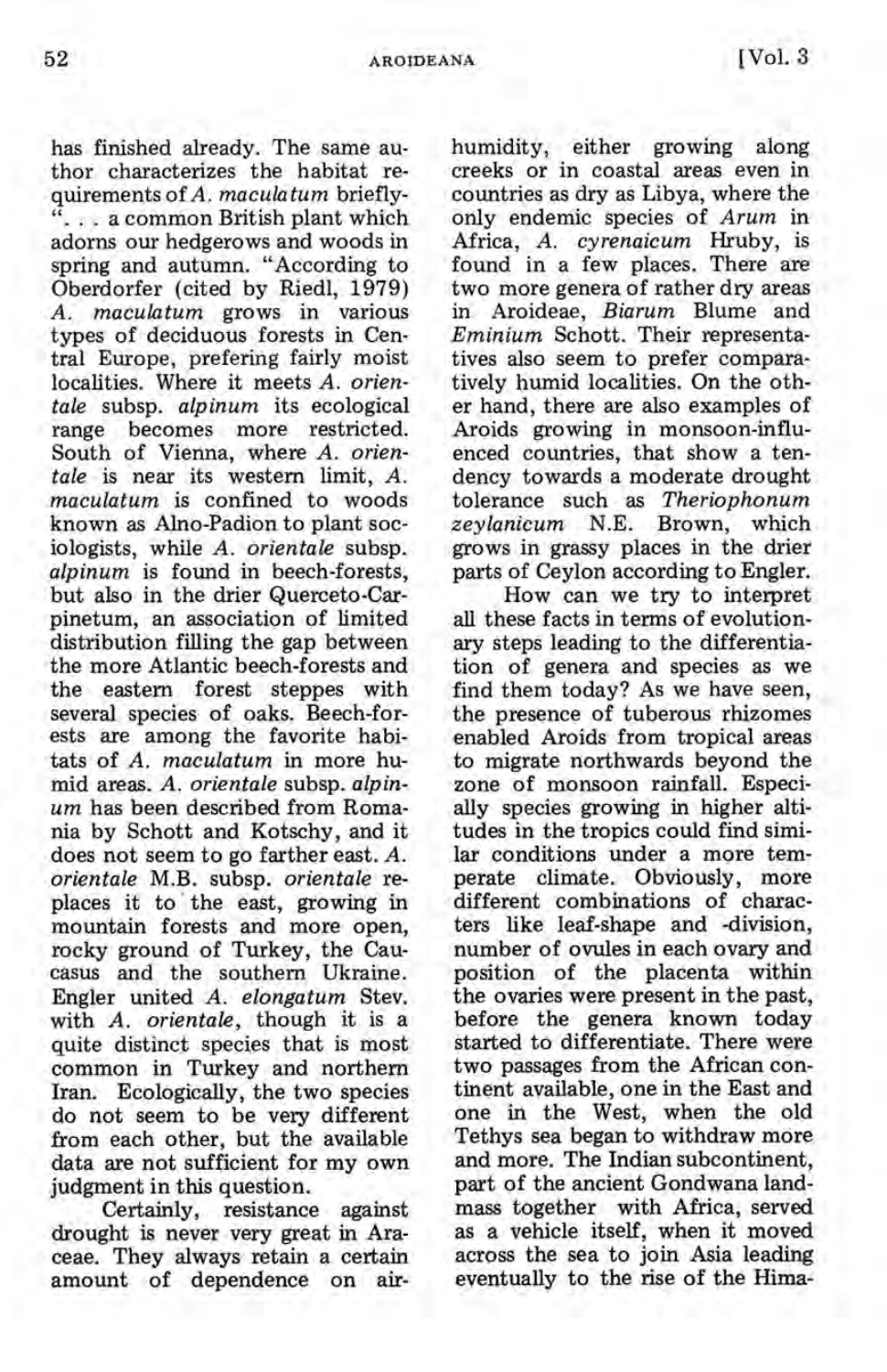laya mountains from sediments deposited in the Tethys before. In the West, no changes as drastic as those in the East took place, but there were obviously a few landbridges that broke down comparatively late, leaving behind as pillars some of the present day Mediterranean islands such as Crete. The drying up of the old Tethys had considerable influence on the climate of the neighboring continents: this effect was less clearly marked in the East, as humid air was barred on its way north from the Indian Ocean by the Himalayas, and most of the humidity was retained in lower latitudes. In the West, the climate north and south of the Mediterranean grew drier and drier all the time, leading to the origin of the Sahara in the warmer southern parts, that made further migrations of plant species impossible. It was the human impact, however, with deforestation of large areas in southern Europe, that strengthened the adverse climatic forces north of the Mediterranean. In terms of plant geography that means that isolation from the tropical ancestors was strong in the West, while these ancestral types themselves could reach higher latitudes in the East and evolve continuously to more advanced taxa. No adaptation to dry habitats was necessary there, but on the contrary, plants with long, creeping rhizomes living in boggy places or submerged in water appeared in subtropical parts of southeastern Asia.

In the West, plants adapted to a warm, moist climate disappeared completely, and only those species could survive which were less sensi- . tive to a changing climate. They withdrew to places where at least a moderate, constant supply of water was secured, and from there adap-

tive evolution started again producing new, ever more resistent taxa. By splitting up of the old continuous area of distribution and extinction of intermediate forms, isolation among the relics of the former, more humid period was considerably strong, so that the number of small, distinct genera is comparatively high, while in the East the genus *Arisaema* spread to nearly all kinds of available habttats. For the plants in the West, three possible ways remained open for the future: they had either to adapt to a more temperate, humid forest climate like *Arum maculatum,* or to a warm, but dry environment like *A. italicum,* or their area of distribution became restricted to a few ecologically specialized localities often separated by long distances like that of *Helicodiceros muscivorus*. Probably, the choice between the first two did not mean such a sharp contrast in the beginning as it does now: before the uprise of human civilization in the Mediterranean region, forests covered most of the land everywhere except on the steep mountain slopes on which bare rocks prevailed. These Mediterranean forests may have been richer in Aroids than the present day Mediterranean environment. The step from there to temperate forests on one side, to the degraded macchia-scrubland and related types of vegetation on the other is comparatively small. Degradation, moreover, took its time, so that' adaptation of more advanced taxa was possible. Polyploidization may have played its part in this process. It is not by mere accident that polyploidy is much more important in *Arum* and *Biarum* than in *Arisaema* and other groups of Aroids growing in the East. The appearance of new types of habitats is